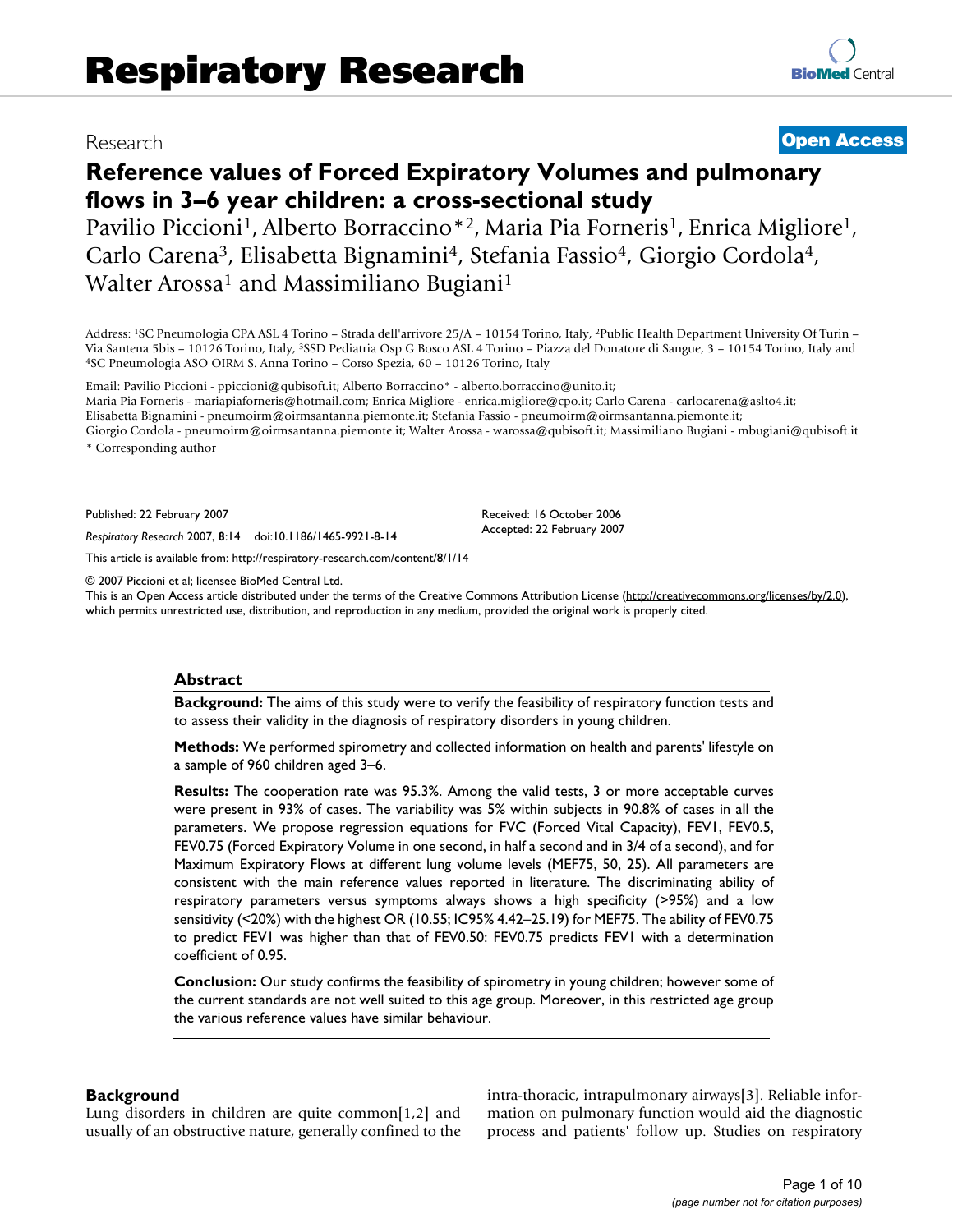function tests concerning school children and adolescents have already been published [4,5]; and specific criteria for acceptance of maximal expiratory flow volume (MEFV) curves have also been proposed [5]. In recent times attention to this issue in pre-school children has increased [3,6]; different methods and means of measurement have been suggested, particularly spirometry [5,7,8], whole body plethysmography [9], interrupter techniques [10,11]. With regard to spirometry, important studies assessing the feasibility and repeatability of the tests in preschool children have been conducted and have moreover demonstrated that many children are able to perform the required manoeuvres [5,7,8,12-15]. The latest guidelines on standardization of spirometry [16] emphasized that, with appropriate coaching, children as young as 5 years of age are often able to perform acceptable spirometry.

Infants and preschool children normally have large airways in relation to their lung volume [15], thus they empty their lungs more rapidly than older children and adults do. Therefore the forced expiratory volume in one second (FEV1) measurement may be difficult to achieve. Even when an FEV1 is available its clinical value remains questionable because it is often roughly equal to the forced vital capacity (FVC). As a consequence the FEV1/ FVC ratio results as being over 90% in the majority of the examined children [15]. In this case it may be more appropriate to report forced expiratory volume of 3/4 of a second (FEV0.75), or FEV0.5 (forced expiratory volume of half a second) as a means for distinguishing abnormality in this age group [13,15].

In cooperating subjects parameters from the descending part of a forced expiration manoeuvre have been proposed as useful indicators of airflow limitation [14].

Some studies conducted on healthy young children have proposed reference equations for FVC, FEV1 and for instantaneous expiratory flows [12-14], but only one of them has proposed reference values for FEV 0.5 [13], and none of the studies retrieved seems to have considered FEV0.75; furthermore none of these parameters have yet been validated with regard to FEV1 and disease or respiratory symptoms.

The aims of this study are twofold:

1) to produce reference values for VC, FEV (Forced Expiratory Volumes) at 1, 0.75 and 0.5 of a second, FEVt/FVC ratios and instantaneous expiratory flow (MEF) respectively for 75%, 50%, and 25% of the expired FVC) for children between 3 and 5 years of age;

2) to discuss the accuracy[17] with which different pulmonary function parameters can distinguish between children with and without respiratory symptoms

# **Materials and methods**

In 2002, in the context of a study regarding the effects of indoor and outdoor pollution on the respiratory tract, we carried out a survey on a sample of children aged 3–6 attending kindergartens in Turin. We selected 20 kindergartens among the ones located in an area of approximately 500 meters from the 20 air pollution monitoring sites.

A standardized questionnaire[18,19] to be filled in by parents was given to all the children. The questionnaire investigates for the presence of a medical diagnosis of asthma and asthma-like symptoms (occurrence of wheezing and whistling when resting and under strenuous activity, shortness of breath, dry cough, phlegm and chest tightness), rhinitis (frequent sneezing, runny or blocked nose not connected with a cold or flu, itchy or watery eyes), any medical treatment and risk factors.

After the parents' prior approval, the spirometries were carried out in the morning during kindergarten activities; the children's height (measured with a stadiometer), weight and body mass index (BMI) (computed as weight/ height^2) were also recorded. Spirometry was performed with the turbine based *Masterscope Rotary Jaeger*. None of the children had ever performed spirometry in the past. To perform the spirometry, like in other studies [12,13] the children were gathered into small groups and using playful communication we explained how to carry out the test. All the children tried a forced expiration before doing the real spirometry. The tests were done standing and with a nose clip. All the tests were performed using special incentive software ("blowing out candles software"). For the initial manoeuvres we encouraged the children to focus their attention on the computer screen: then they were invited to look at the operator's face and perform the manoeuvres together, blowing for as long as possible, and stopping at the operator's command.

The volume-time (V-T) and flow-volume  $(F/V)$  tracing obtained were visually inspected to assess the results. Children unable to perform any valid expiratory effort were considered to be non cooperating.

For each child a number of 3–6 MEFV curves were recorded within a 10–15 minute interval. Subjects with only one acceptable manoeuvre were not considered in the analysis.

We have considered not acceptable all the manoeuvres with: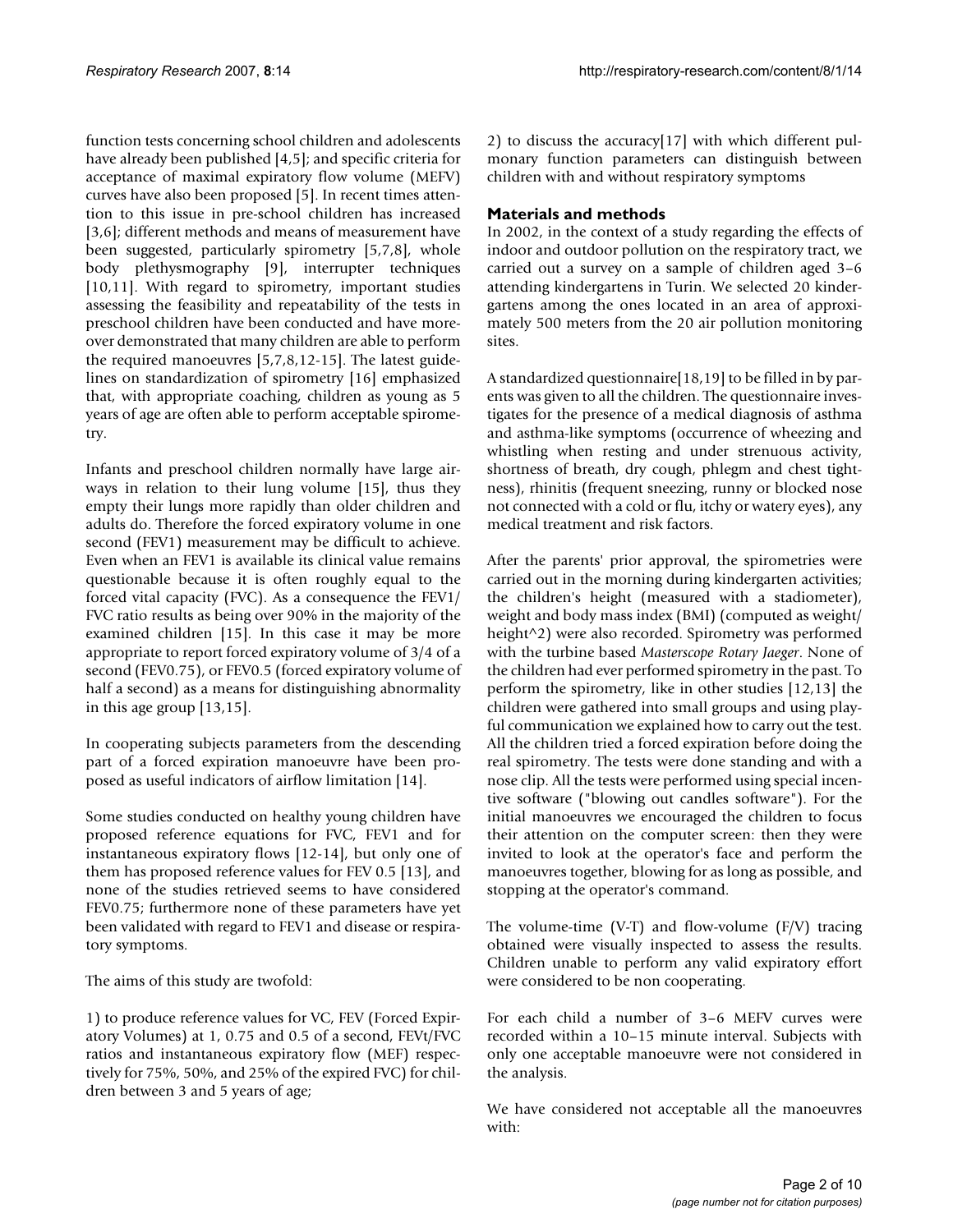a) a sub-maximal expiratory effort in which a peak expiratory flow (PEF) was not clearly determined (i.e. in presence of flat or rounded curves) [12-15], or with slow rise of PEF (top of the curve to the right)[13];

b) evidence of cough or glottis closure [13,15];

c) an expiration time lesser than 0.5 seconds[15];

d) an abrupt end of expiration effort (presence of a sharp drop or cessation in flow from a point in which the flows where >25% of PEF) [12].

Children with reported skeletal anomalies or lung diseases, other than asthma, were also excluded.

Among all the acceptable subject curves, we considered in the analysis the ones with the largest sum of FVC and FEV1, FEV0.75 or FEV0.5 according to the maximum expiratory time obtained [\[20](#page-9-0)].

The instantaneous expiratory flow parameters, as well as those for the other parameters, were obtained from the best curve among the 3–6 attempts recorded and only when these were acceptable were they used for the analysis, in particular:

1. for FVC and MEF75-50-25 reference equations we considered only curves without any kind of early termination;

2. for FEV1, FEV0.75 and FEV0.5 reference equations we considered curves with flow expiration time (FET) respectively  $\geq 1$ ,  $\geq 0.75$  and  $\geq 0.5$  of a second.

# *Data analysis*

The absolute and the relative frequencies of non-cooperative subjects were computed and reported by sex and age; the effect of age and sex on cooperation was analyzed by means of logistic regression analysis using cooperation as dependent and age and sex and their interaction (if significant at the 5% level) as predictive variables. The relative and absolute frequencies of subjects according to the exclusion criteria and the number of acceptable manoeuvres performed were also computed and reported: each subject could have more than one cause of exclusion. The repeatability[21] of lung function parameters was evaluated by calculating the absolute difference between the largest value and the second largest value of each parameter (FVC, FEV1, FEV0.75, and FEV0.5) expressed as a percentage of the largest observed measure and reported by class (0–5%, 5.1%–10%, >10%); the absolute difference between the two best FEV1 among the satisfactory manoeuvres was also computed and reported by class of ml (0–100, 101–150, >150). All subsequent analyses were performed using only data from subjects satisfying the acceptability criteria for the parameter considered. Reference values were calculated on healthy children; all the subjects with at least one affirmative answer to the following were excluded:

- asthma during lifetime;
- presence of wheezing not connected with colds;
- a dyspnoea attack;
- chest tightening;
- taking drugs for asthma;
- presence of recurrent cough.

We performed a set of linear regression analyses using gender, age, body height, weight and BMI as predictive variables and lung function forced volumes at 1, 0.75, 0.5 seconds and FVC as dependent variables. The best transformation for each variable was selected with the Box-Cox method [22]. The best-fitting regression model was selected according to the likelihood ratio test [22]. Diagnostic tests for outliers and influential cases were performed and checked for consistency, and if inconsistent they were excluded.

In the presence of variables collinearity (i.e. height vs BMI or BMI vs weight) the one causing the smallest deviance reduction, when introduced into the model, was removed [22,23].

The performance of a lung function variable to detect abnormally decreased airway function in symptomatic subjects was assessed by calculating the sensitivity and specificity for each symptom at the fifth percentile of the reference population, corresponding to a one tail Z score of -1.645 of the regression RSE. Cross tabulation was performed by normal/abnormal lung function parameters and by the presence or the absence of symptoms as previously defined. Odds Ratios (OR) of abnormal tests for symptomatic versus asymptomatic subjects were also computed for each lung function parameter in multiple logistic regression analysis, accounting for confounding effects.

We estimated the ability of FEV0.75 and FEV0.5 to predict FEV1 by means of linear regression using FEV1 as dependent and respectively FEV0.5 and FEV0.75 as predictive variables. In the case of perfect prediction we could expect a constant not different from 0 and a regression coefficient of 1.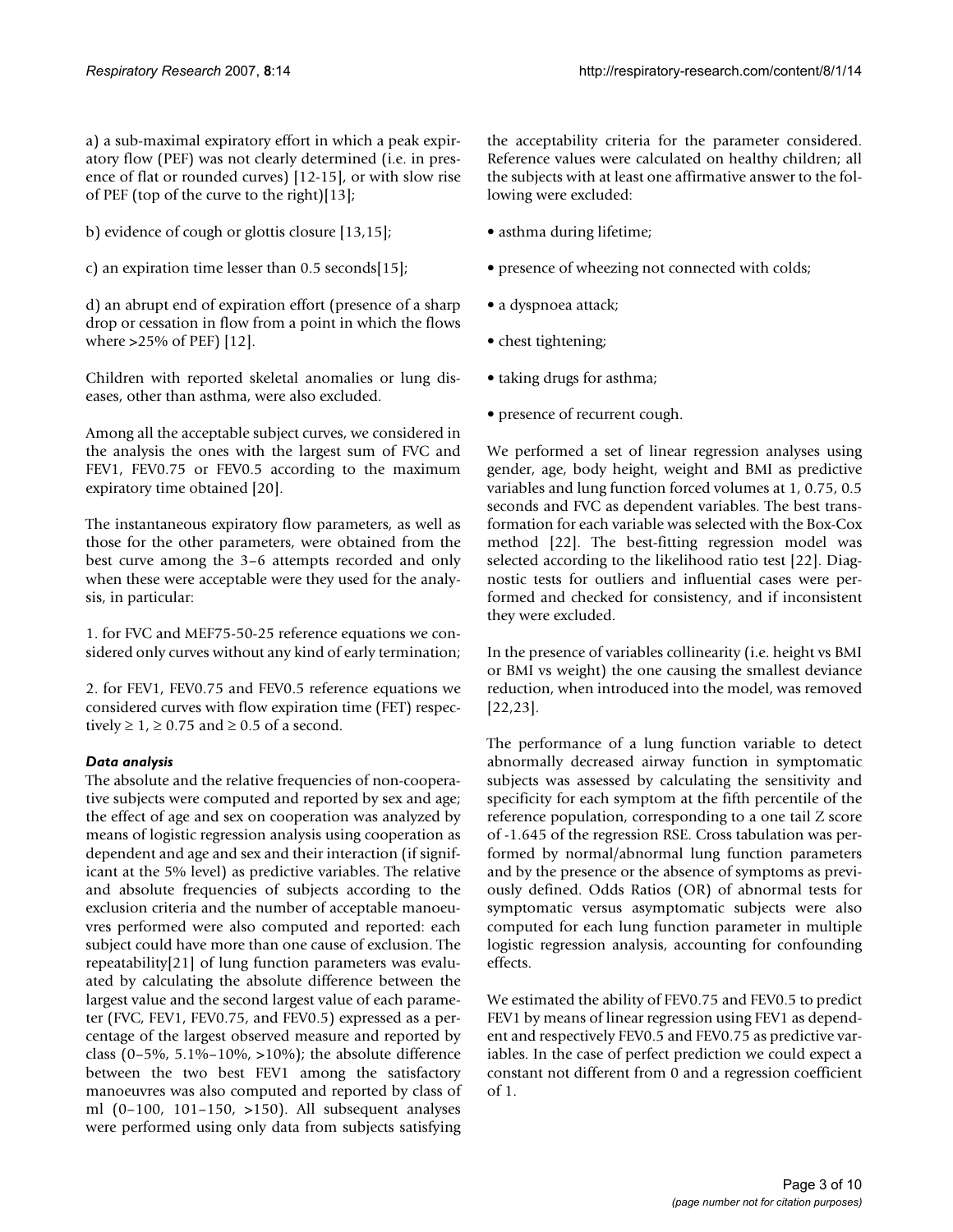# **Results**

## *Quality controls*

In the 20 kindergartens a total of 1,249 children aged between 3 and 6 were involved in the study, and the parents' informed consent was retrieved for 1,020 children (81.7%). Out of these, 56 children were absent during the days in which tests were carried out and 4 refused to undergo the lung examination. Spirometries were performed on a total of 960 children, with a cooperation rate of 95.3% (45 non cooperative children).

The cooperation rate (Table 1) was significantly higher in children older than 3 years of age (Chi-square 11.68, p < 0.01) with not significant differences between genders (Chi-square 0.37, p > 0.10).

Among the 915 cooperative subjects, 149 (16.3%) tests results were excluded as they lacked one or more of the acceptability criteria (Table 2): a total of 766 (83.7%) tests results were included for the analysis.

No age nor gender distribution differences were found either in the included or in the excluded subjects ( $p <$ 0.05). Three or more acceptable curves, resulting from the validity test, were present in 93% of cases. The frequency of exclusion, among the 3-year old children, was higher but not statistically significant.

The whole group Flow Expiration Time (FET) mean was 1.1 seconds (IC 95% 1.07–1.13) with non significant gender and age variation.

Among the 766 tests included for further analysis, we observed in 278 cases an early termination with the presence of a sharp drop or a cessation in flow from a point in which the flows where <25% of PEF. These 278 subjects were considered only for their  $FEV_{0.5}$ ,  $FEV_{0.75}$  and  $FEV_1$ and not for FVC and flow analysis (see tab3).

The repeatability of FVC and FEVt for all the parameters was fairly good, with a variability = 10% for almost all the children (higher than 99%) and within 5% in 90.8% of cases: the absolute variability among the different manoeuvres of the same subjects was under 100 ml for 98.6% of subjects, and under 150 ml for all subjects. The MEF25, MEF50 and MEF75 repeatability was lower than the volumes repeatability. Among flows, MEF75 had the smallest variability (< = 10% for 84.4% of subjects) (Table 3).

# *Reference values*

Table 4 reports the anthropometric characteristics of the 766 subjects. The girls were slightly taller and heavier than the boys. The 5<sup>th</sup> and 95<sup>th</sup> BMI percentile (mean  $\pm$  1.64 standard deviations) were respectively 12.6 and 18.8 over all (12.9 and 19.1 for females; 12.4 and 18.4 for males), within the normal range reported in literature for these ages [18,19].

Table 5 reports the lung function parameter means and standard deviations by symptom status. In asymptomatic subjects the lung function parameter values were slightly higher than those in symptomatic subjects. The Box-Cox test[22] for regression analysis of the lung function parameters versus anthropometric variables showed that no linear transformation of dependent or independent variables was necessary. Among asymptomatic subjects the multiple regression analysis (Table 6), using gender, age, height and BMI as covariates, demonstrated that the static and the dynamic lung volumes were significantly higher in females than in males. A significant age positive effect was detected for all lung volumes except for FVC and FEV1. A significant positive effect was also detected for all lung volumes which was independent from height and BMI. Body weight was collinear (Variance Inflation Factor, VIF >18) with BMI and it was therefore excluded on the basis of the Likelihood Ratio (LR)[22] test (p = 0.09 for weight  $p = 0.04$  for BMI).

|  |  | Table 1: Number and proportion of non cooperating subjects at the spirometry tests, divided according to age and sex |  |
|--|--|----------------------------------------------------------------------------------------------------------------------|--|
|  |  |                                                                                                                      |  |

|           | Females |                    |      | Males |                    |      | Total |                    |         |
|-----------|---------|--------------------|------|-------|--------------------|------|-------|--------------------|---------|
| Age (yrs) | Total   | Non<br>cooperating |      | Total | Non<br>cooperating |      | Total | Non<br>cooperating |         |
|           |         | N                  | %    |       | N                  | %    |       | N                  | %       |
| 3         | 20      | າ                  | 10.0 | 29    | 6                  | 20.7 | 49    | 8                  | $16.3*$ |
| 4         | 204     | 9                  | 4.4  | 230   | $\overline{2}$     | 5.2  | 434   | 21                 | 4.8     |
| 5         | 200     | 6                  | 3.0  | 222   | 8                  | 3.6  | 422   | 4                  | 3.3     |
| 6         | 20      |                    | 5.0  | 35    |                    | 2.8  | 55    | 2                  | 3.6     |
| Tot       | 450     | 18                 | 4.0  | 509   | 27                 | 5.3  | 960   | 45                 | 4.7     |

 $*$  χ<sup>2</sup>= 11.68, p < 0.01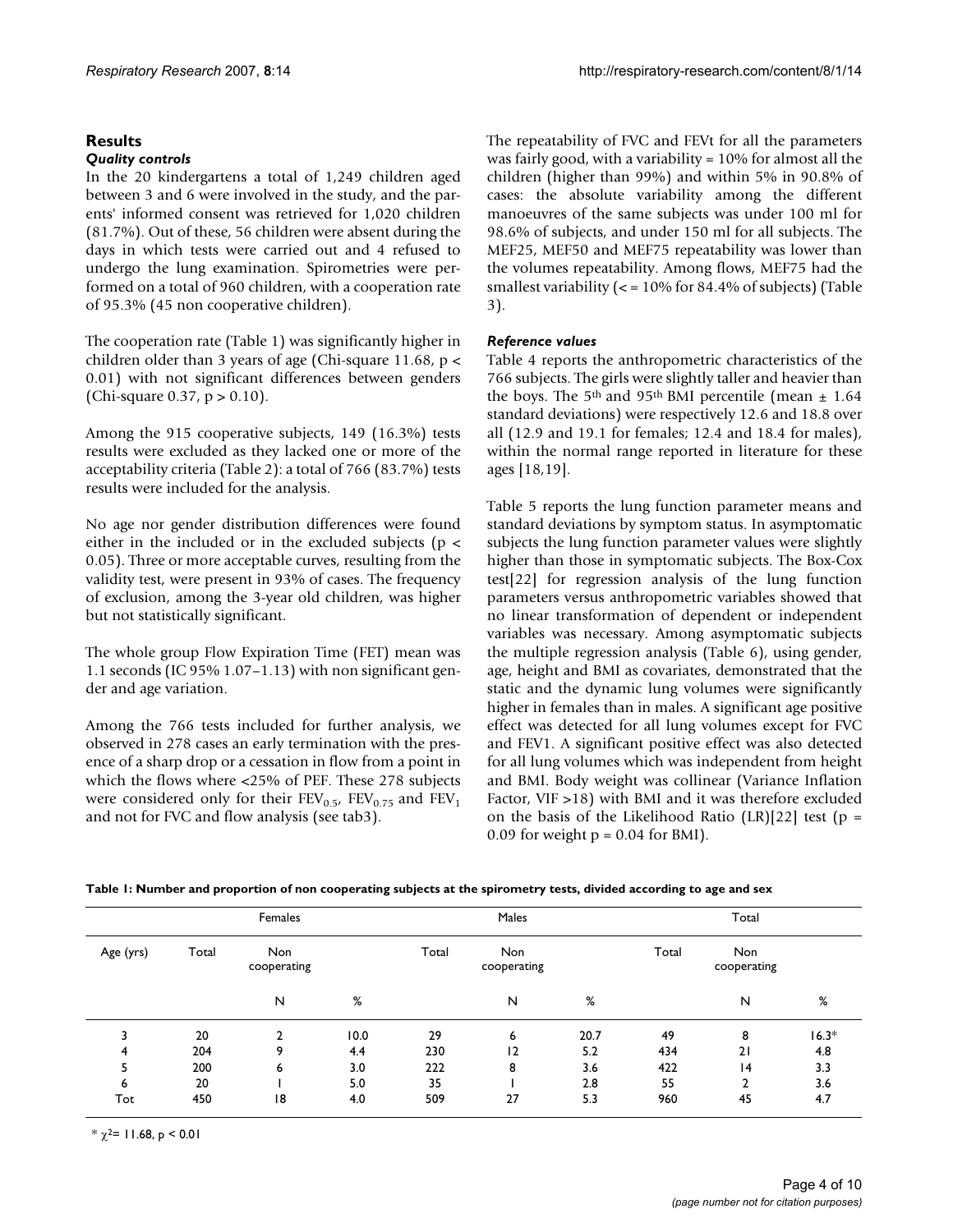| Table 2: Numbers and percentage of excluded subjects by |  |
|---------------------------------------------------------|--|
| exclusion criteria and number of acceptable tests       |  |

| Exclusion criteria and acceptable test      | N   | ℅    |
|---------------------------------------------|-----|------|
| Curves with a sub-maximal expiratory effort | 56  | 6.1  |
| Only I acceptable manoeuvre                 | 4   | 0.4  |
| Early interruption                          | 100 | 10.9 |
| Expiration time < 0.5 sec                   | 7   | 0.8  |
| Total excluded subjects                     | 149 | 16.3 |
| Subjects with acceptable tests              | 766 | 83.7 |

Among instantaneous maximum expiratory flows, also shown in Table 6, MEF75 increases with age, height and BMI and decreases, but without statistical significance, with weight with a  $R^2$  of 0.41; MEF50 and MEF25 increase significantly only with height.  $(R^2 = 0.29$  for MEF50 and 0.19 for MEF25). Because of the little and not significant effect shown, the age, the weight and the BMI were excluded from the final model.

The regression of volume time, expressed as an FVC fraction, versus anthropometric variables did not show any significant effect: a poor height effect gave a determination coefficient that is lower than 4%. The values were distributed asymmetrically and no linear transformation was able to correct for the absence of normality [22]. The lower normality limits were computed as the 5<sup>th</sup> percentile of non parametric distribution in asymptomatic children (Table 7).

#### *Validation of reference values*

The test sensitivity and its specificity versus symptoms in children with a reduced function parameter are reported in Figure 1. These were computed as the observed value, lower than predicted, minus 1.64 regression standard error (RSE) for FVC, FEVt and MEFx, and lower than the 5th percentile for FEVt/FVC%.

The sensitivity and specificity are comparable among all the recorded parameters: MEF75 showed the highest sensitivity (18.8%) with a specificity of 97.9% and a combination (ROC Receiver Operating Characteristic) of 58%; FVC showed the worst sensitivity (4.2%) and the best specificity (98.9%).

In Table 8 we reported the strength of association, expressed as OR, between symptom status and lung function normality parameters, adjusted for age, sex and anthropometric variables. Each given parameter, except for the FEV1/FVC% ratio, was significantly associated with symptoms. MEF75 and FEV1 showed the higher association with an OR respectively of 10.6 and 4.2.

#### *Relationship between volumes/time measurements*

The regression equations were calculated using FEV1 as dependent variable and respectively FEV0.75 and FEV0.5 as predictive, and using FEV0.75 as dependent and FEV0.5 as predictive variable (Table 9). The FEV0.75 showed to be suitable to predicts FEV1 quite well, with a 0.95 of determination coefficient: FEV1 is expected to increase by 1.06 litres for each litre of increase in FEV0.75 with an intercept nearly equal to 0. The FEV1 prediction, by using the measured FEV0.5, is less precise than using the FEV0.75 with a 44 millilitres of systematic difference (intercept): FEV1 is expected to increase by 1.166 litres. For every increase of 1 litre in FEV0.5, the determination coefficient resulted to be 0.87.

# **Discussion**

#### *Quality control*

In this study spirometries in young children were analyzed to determine whether they met the published qual-

**Table 3: Repeatability within subject of lung function parameters expressed as within subjects variation coefficient (standard deviation within the two best/mean of the two best%)**

|                | <b>FVCa</b> | FEV, b | $FEV_{0.75}$ c | $FEV_{0.5}$ <sup>d</sup> | $MEF_{75}$ <sup>e</sup> | $MEF_{50}$ f | $MEF_{25}$ g |
|----------------|-------------|--------|----------------|--------------------------|-------------------------|--------------|--------------|
| N              | 458         | 576    | 680            | 766                      | 458                     | 458          | 458          |
| Mean (%)       | 2.0         | 2.2    | 2.2            | 2.1                      | 6.0                     | 9.1          | 16.3         |
| Max(%)         | 12.4        | 13.6   | 13.7           | 14.1                     | 51.9                    | 51.9         | 92.3         |
| $0 - 5\%$ (%)  | 90.8        | 90.8   | 92.1           | 90.9                     | 65.0                    | 41.1         | 23.9         |
| $6 - 10\%$ (%) | 8. I        | 8.5    | 7.5            | 8.4                      | 19.4                    | 33.5         | 20.2         |
| $10% + (*)$    | 1.1         | 0.7    | 0.4            | 0.8                      | 15.6                    | 25.3         | 56.0         |

aFVC = forced vital capacity;

**bFEV**<sub>1</sub>= forced expiratory volume in one second;<br>
"FEV<sub>0.75</sub> = forced expiratory volume in 3/4 of a second;<br>  ${}^d$ FEV<sub>0.5</sub> = forced expiratory volume in half a second;<br>
"MEF<sub>75</sub> = instantaneous expiratory flow when 25%

 $MEF_{25}$  = instantaneous expiratory flow when 75% of FVC has to be expired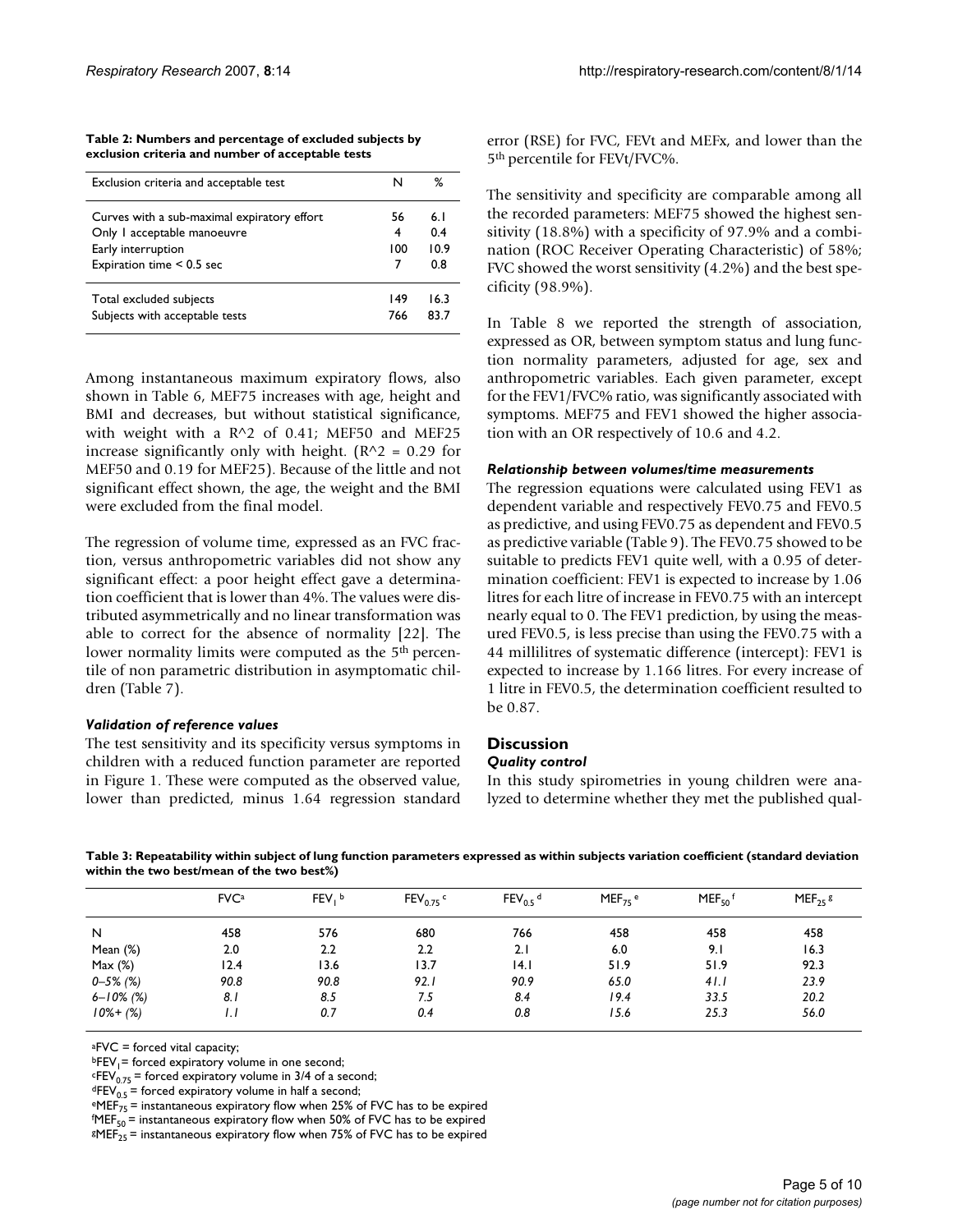| Gender      | Age (yrs)    | N   | Height (cm) m $(sd)$ <sup>§</sup> | Weight (kg) m $(sd)$ § | BMI* m $(sd)$ § |
|-------------|--------------|-----|-----------------------------------|------------------------|-----------------|
| Males       | 3            | 19  | 104.6(3.5)                        | 16.3(1.9)              | 14.9(1.5)       |
|             | 4            | 181 | 107.3(4.9)                        | 17.8(2.6)              | 15.4(1.8)       |
|             | 5            | 177 | 113.3(4.6)                        | 19.9(2.8)              | 15.4(1.8)       |
|             | 6            | 29  | 118.7(5.5)                        | 22.9(4.2)              | 16.2(2.2)       |
|             | <b>Total</b> | 406 | 110.5(5.9)                        | 18.9(3.1)              | 15.4(1.8)       |
| Females     | 3            | 15  | 105.1(4.4)                        | 17.9(1.8)              | 16.2(1.2)       |
|             | 4            | 163 | 108.9(4.7)                        | 18.7(2.5)              | 15.7(1.7)       |
|             | 5            | 162 | 114.7(5.5)                        | 21.1(3.7)              | 16.0(2.1)       |
|             | 6            | 20  | 119.3(5.7)                        | 24.3(6.0)              | 17.0(3.3)       |
|             | Total        | 360 | 112.0(5.6)                        | 20.1(3.0)              | 16.0(1.9)       |
| Whole group | 3            | 34  | 104.9(4.0)                        | 17.4(1.9)              | 15.8(1.4)       |
|             | 4            | 344 | 108.2(4.9)                        | 18.3(2.6)              | 15.6(1.8)       |
|             | 5            | 329 | 114.0(5.1)                        | 20.5(3.4)              | 15.7(2.0)       |
|             | 6            | 49  | 119.1(5.6)                        | 23.8(5.4)              | 16.7(2.9)       |
|             | Total        | 766 | 111.3(6.2)                        | 19.6(3.5)              | 15.7(1.9)       |

**Table 4: Characteristics (mean and standard deviation) of the 766 subjects considered for estimation and validation of the reference values**

\* BMI = Body Mass Index

§ m (*sd)* = mean (standard deviation)

ity control criteria and to examine the possible differences.

A more recent guideline[16] has marginally discussed the issues peculiar to spirometric examination in young children and it says that the examination is considered just as feasible in this age group as it is in adults; indices derived from blowing and recording the expiratory times of <1 second were considered to have clinical usefulness. However, the data shown for recommending the use of FEV0.5 and FEV0.75 for clinical purposes were insufficient. Furthermore, in the criteria to evaluate the duration of the test, these guidelines recommend that "*the V-T curve shows* *no changes for = 1 second and the subject tries to exhale for*  $\geq$ *3 seconds in children aged <10 years*"[16], without any additional specification.

This study confirms the feasibility of spirometric examinations in symptomatic or asymptomatic young children, but our results suggest that, because of the too short expiration time, the last guideline indication is not applicable in children younger than 6. The mean FET observed in our children were all around 1 second.

In 3-year-old subjects the cooperation rate was low (83.7%) but high enough to justify the use of spirometry

|                                 | Asymptomatic |            |     | Symptomatic |     | Total      |  |
|---------------------------------|--------------|------------|-----|-------------|-----|------------|--|
|                                 | N            | m $(sd)$ § | N   | m $(sd)$    | N   | m $(sd)$   |  |
| $FVC$ ( $ t ^a$                 | 327          | 1.10(0.22) | 128 | 1.07(0.24)  | 455 | 1.09(0.23) |  |
| $FEV_1$ (lt) <sup>b</sup>       | 409          | 1.09(0.20) | 169 | 1.05(0.21)  | 578 | 1.08(0.21) |  |
| $FEV_{0.75}$ (lt) <sup>d</sup>  | 493          | 1.04(0.19) | 190 | 0.98(0.19)  | 683 | 1.02(0.19) |  |
| $FEV_{0.5}$ (lt) <sup>c</sup>   | 562          | 0.90(0.16) | 205 | 0.86(0.16)  | 767 | 0.89(0.16) |  |
| FEV <sub>1</sub> /FVC           | 285          | 0.96(0.04) | 116 | 0.96(0.04)  | 401 | 0.96(0.04) |  |
| $FEV_{0.75}$ /FVC               | 311          | 0.92(0.05) | 123 | 0.91(0.07)  | 434 | 0.92(0.06) |  |
| $FEV_{0.5}/FVC$                 | 327          | 0.81(0.07) | 128 | 0.80(0.09)  | 455 | 0.81(0.08) |  |
| $MEF_{75}$ (lt/s) <sup>e</sup>  | 327          | 2.32(0.50) | 128 | 2.18(0.53)  | 455 | 2.28(0.51) |  |
| $MEF_{50}$ (lt/s) <sup>f</sup>  | 327          | 1.66(0.38) | 128 | 1.57(0.40)  | 455 | 1.64(0.39) |  |
| $MEF_{25}$ (lt/s) $\frac{8}{3}$ | 327          | 0.85(0.24) | 128 | 0.82(0.28)  | 455 | 0.84(0.25) |  |

 $§m(sd) = mean (standard deviation)$ 

 $aFVC$  = forced vital capacity;

**bFEV**<sub>1</sub>= forced expiratory volume in one second;<br>
"FEV<sub>0.75</sub> = forced expiratory volume in 3/4 of a second;<br>  ${}^d$ FEV<sub>0.5</sub> = forced expiratory volume in half a second;<br>
"MEF<sub>75</sub> = instantaneous expiratory flow when 25%

 $MEF_{25}$  = instantaneous expiratory flow when 75% of FVC has to be expired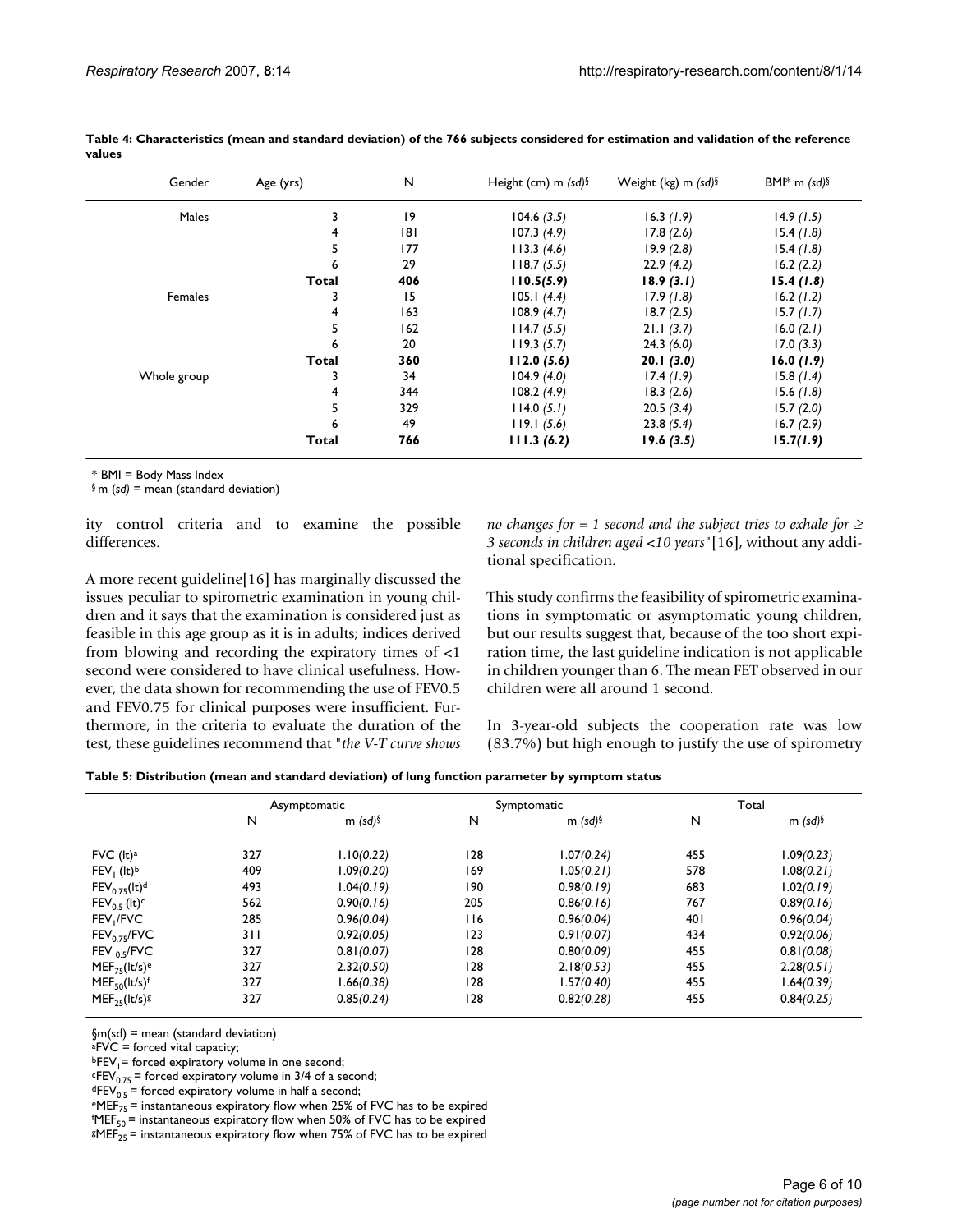| Lung<br>function<br>parameters | Sex (males) | Age (years)        | Height (cm) | <b>BMI</b> (%)     | Weight (Kg) | Costant            | N   | $R^2$ | <b>RSE</b> |
|--------------------------------|-------------|--------------------|-------------|--------------------|-------------|--------------------|-----|-------|------------|
| <b>FVC</b>                     | $-0.049b$   | 0.018              | 0.026c      | 0.015c             | [0.011]     | $-2.042c$          | 328 | 0.57  | 0.15       |
| FEV,                           | $-0.042b$   | 0.038              | 0.023c      | 0.017c             | [0.013]     | $-1.907c$          | 409 | 0.59  | 0.13       |
| $FEV_{0.75}$                   | $-0.034c$   | 0.023 <sup>b</sup> | 0.022c      | 0.015 <sup>b</sup> | [0.008]     | $-1.729c$          | 494 | 0.59  | 0.12       |
| $FEV_{0.5}$                    | $-0.031c$   | 0.024 <sup>b</sup> | 0.017c      | 0.011 <sup>b</sup> | [0.001]     | $-1.3$     $\circ$ | 564 | 0.55  | 0.11       |
| $MEF_{75}$                     | 0.059       | 0.108 <sup>b</sup> | 0.046c      | 0.024c             | $[-0.113]$  | $-3.385c$          | 328 | 0.41  | 0.39       |
| $MEF_{50}$                     | 0.002       | [0.024]            | 0.033c      | [0.015]            | [-0574]     | $-2.269c$          | 328 | 0.29  | 0.32       |
| MEF $_{25}$                    | 0.012       | $[-0.005]$         | 0.018c      | [0.075]            | $[-0.538]$  | $-1.152c$          | 328 | 0.19  | 0.22       |

**Table 6: Multiple regression coefficients (**β**) of the lung function parameters (***Y***)\* versus anthropometric variables (in asymptomatic subjects)(***x***)**

 $a = p < 0.05$ ; b=  $p < 0.01$ ; c =  $p < 0.001$ ;

BMI = body mass index;

 $\beta$  = Multiple Regression Coefficient;

FVC = forced vital capacity;

 $FEV_1$ = forced expiratory volume in one second;

FEV<sub>0.75</sub> = forced expiratory volume in 3/4 of a second;

 $FEV_{0.5}$  = forced expiratory volume in half a second;

MEF<sub>75</sub> = instantaneous expiratory flow when 25% of FVC has to be expired

 $MEF_{50}$  = instantaneous expiratory flow when 50% of FVC has to be expired

 $MEF_{25}$  = instantaneous expiratory flow when 75% of FVC has to be expired

[ ] brackets variables = excluded by log-likelihood ratio test because collinear or NS and not influent.

\* *Reference values were computed as y' = Summ(BX)+constant; the 5thpercentiles of reference values "as normality limit" was computed by subtracting to y' the 1.64\* Root MSE*

in this age group; in children over 3 years of age the cooperation increases and the success rate becomes comparable to that of other studies based on samples of the general population [7,8,12-14].

A lower success rate was reported in studies conducted on patients with respiratory diseases or in the case of very restrictive exclusion criteria [15]. Moreover, we obtained tests with at least 3 acceptable curves and with a variability among the requested manoeuvres lower than 10% in almost all of the cooperative children.

A critical problem observed in our sample concerns the early termination of many tests; it could be partly explained in relation to the psychomotor maturation of children in which there is an early realization of an equal pressure point at a point less close to the distal airways [4,24-26].

Nevertheless, in many cases early termination may be influenced by methodological or software issues as well[27,28]. A limit of our study is to be discussed in the incentive software used. The candle blowing incentive software produced by Jaeger is a good tool for early training or for encouraging peak flow manoeuvres, but it is less suitable when a full forced expiration is required [15,27]. This problem was addressed and partly limited by using an interactive procedure to perform the test: the children were requested to imitate and reproduce the operator's manoeuvres. Tests with an abrupt cessation of expiration need to be analyzed with caution. Due to lack of consensus on exclusion criteria[12,27,29], the choice of setting a cut-off of 25% of the PEF was done in order to balance the opposing requirements of having the best quality control and recording the largest quantity possible of useful information. Early termination should be quantified and pointed out in the lung function tests reports and, when it occurs, FEVt/FVC and MEFX parameters might not be registered.

With regard to quality control and acceptance criteria, in agreement with other authors [15], a realistic approach

**Table 7: Mean and 5th percentile as limit of normal value in asymptomatic subjects**

| Parameter                                                           | N            | Mean         | 5 <sup>th</sup> ntil |
|---------------------------------------------------------------------|--------------|--------------|----------------------|
| $\mathsf{FEV}_1\mathsf{/FVC}$<br>$\mathsf{FEV}_{0.75}/\mathsf{FVC}$ | 285<br>3 I I | 0.96<br>0.92 | 0.88<br>0.83         |
| $\mathsf{FEV}_{0.5}/\mathsf{FVC}$                                   | 327          | 0.81         | 0.69                 |

 $FEV<sub>1</sub>/FVC$  = ratio of forced expiratory volume in one second and forced vital capacity;

FEV<sub>0.75</sub>/FVC = ratio of forced expiratory volume in 3/4 of a second and forced vital capacity;

FEV<sub>0.5</sub>/FVC = ratio of forced expiratory volume in half a second and forced vital capacity;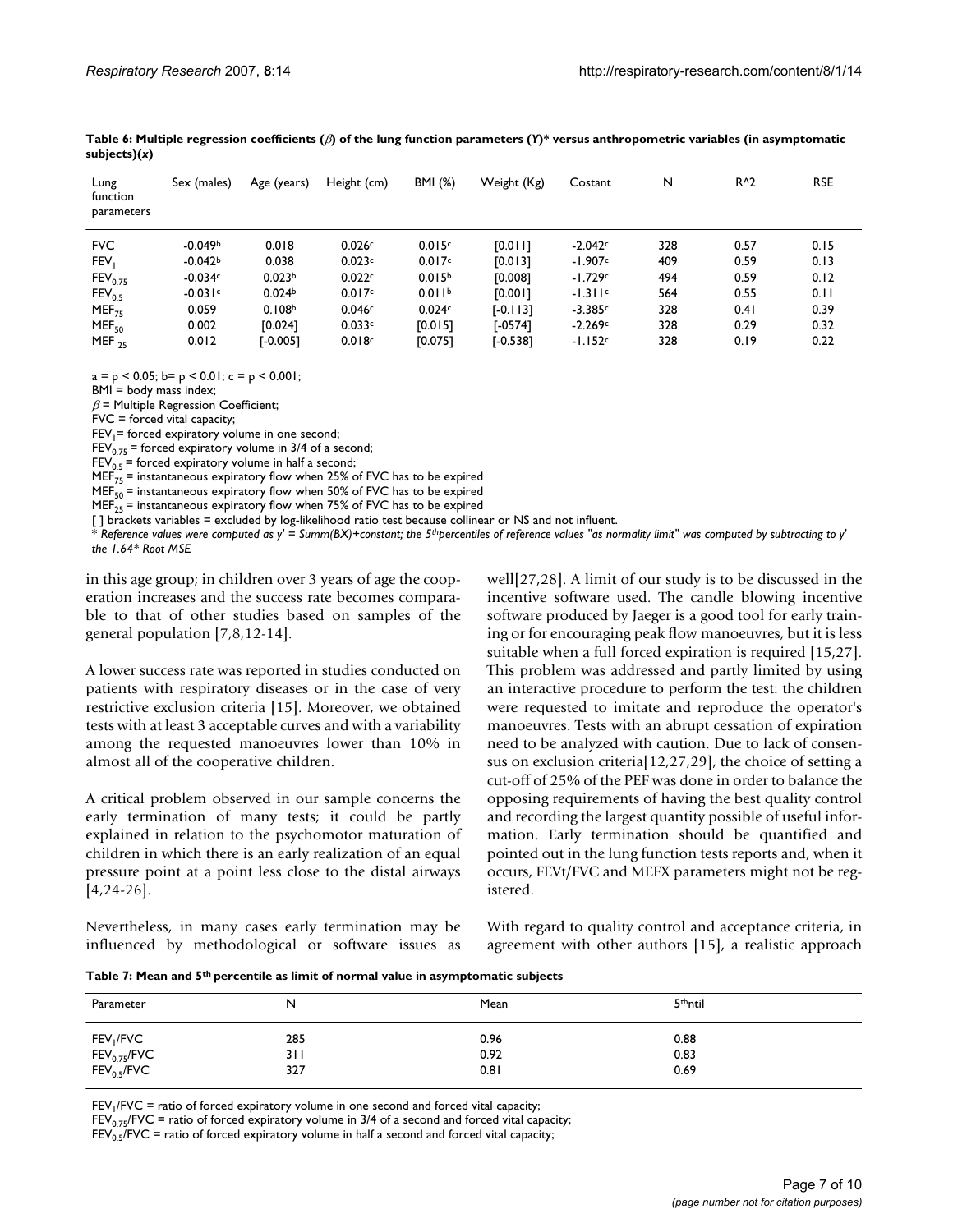

#### **Figure 1**

**Sensitivity and specificity (and CI95%) versus symptoms in children of reduced function parameters**. ROC = Receiver Operating Characteristic. aFVC = forced vital capacity;  $bFEV_1$ = forced expiratory volume in one second;  $FEV_{0.75}$  = forced expiratory volume in 3/4 of a second;  $\text{dFEV}_{0.5}$  = forced expiratory volume in half a second;  $\text{eMEF}_{75}$  = instantaneous expiratory flow when 25% of FVC has to be expired. 'MEF<sub>50</sub> = instantaneous expiratory flow when 50% of FVC has to be expired.  $8MEF_{25}$  = instantaneous expiratory flow when 75% of FVC has to be expired

could be that of accepting tests with at least 2 curves of maximum effort (PEF easily observable) and with a difference among parameters within 100 ml (10% of FVC in our sample), to exclude tests lasting less than 0.5 seconds and to accept tests with small early interruptions of expiration.

#### *Reference equations*

Using the previously discussed quality control criteria we were able to propose the first reference equation for FEV0.75 (as far as we know) and new reference values for FVC, FEV1, FEV0.5 and for instantaneous expiratory flows (MEF75-MEF50-MEF25) based on a large sample of young children.

The increase of lung volumes with BMI, accounting for height, age and gender, reflects the effect of body size [13]or physical fitness[30,[31\]](#page-9-1); although obesity is reported to determine a reduction of lung function values[32], this is not proved in our sample due to the BMI being within normal ranges in more than 95% of the population studied. Body weight seems to have a less important effect when controlling for the BMI.

The lack of a significant effect of age on FVC is probably due to the small size of the sample with an acceptable FVC measurement and to the limited age range in our study: in any case, we observed an increase in dynamic volumes of 23 ml in FEV1 and of 15 ml in FEV0.75 for each year of age increase.

About the gender effect found in our study, it is known that girls have better physiological performances than males in preadolescence[13,33]: the lack of any significant effect described in other studies on young children is probably the consequence of a lower statistical power[12]. Concerning the validity of reference values, studies con-

**Table 8: Odds ratios (OR) of lung function parameters lower than 5th percentile of reference value versus symptoms using "list-wise deletion"\* of missing values and a single parameter**

| Parameter                          | OR    | CI 95%         | p value |
|------------------------------------|-------|----------------|---------|
|                                    |       |                |         |
|                                    |       |                |         |
| <b>FVC</b>                         | 4.05  | $1.41 - 11.61$ | 0.009   |
| FEV,                               | 4.17  | $1.85 - 9.39$  | 0.001   |
| FEV <sub>075</sub>                 | 2.93  | $1.48 - 5.82$  | 0.002   |
| $FEV_{0.5}$                        | 3.10  | $1.66 - 5.76$  | 0.000   |
| FEV <sub>1</sub> /FVC              | 2.10  | $0.84 - 5.20$  | 0.111   |
| $\mathsf{FEV}_{0.5}/\mathsf{FVC}$  | 3.22  | $1.45 - 7.18$  | 0.004   |
| $\mathsf{FEV}_{0.75}/\mathsf{FVC}$ | 2.71  | $1.22 - 6.02$  | 0.015   |
| MEF <sub>75</sub>                  | 10.55 | $4.42 - 25.19$ | 0.000   |
| $MEF_{50}$                         | 3.63  | $1.78 - 7.38$  | 0.000   |
| MEF <sub>25</sub>                  | 2.70  | $1.14 - 6.40$  | 0.024   |

\* The single case is eliminated for the variable in which a missing value is present

FVC = forced vital capacity;

 $FEV<sub>1</sub>$  = forced expiratory volume in one second;

 $FEV_{0.75}$  = forced expiratory volume in 3/4 of a second;

 $FEV_{0.5}$  = forced expiratory volume in half a second;

 $MEF_{75}$  = instantaneous expiratory flow when 25% of FVC has to be expired

 $MEF_{50}$  = instantaneous expiratory flow when 50% of FVC has to be expired

 $MEF_{25}$  = instantaneous expiratory flow when 75% of FVC has to be expired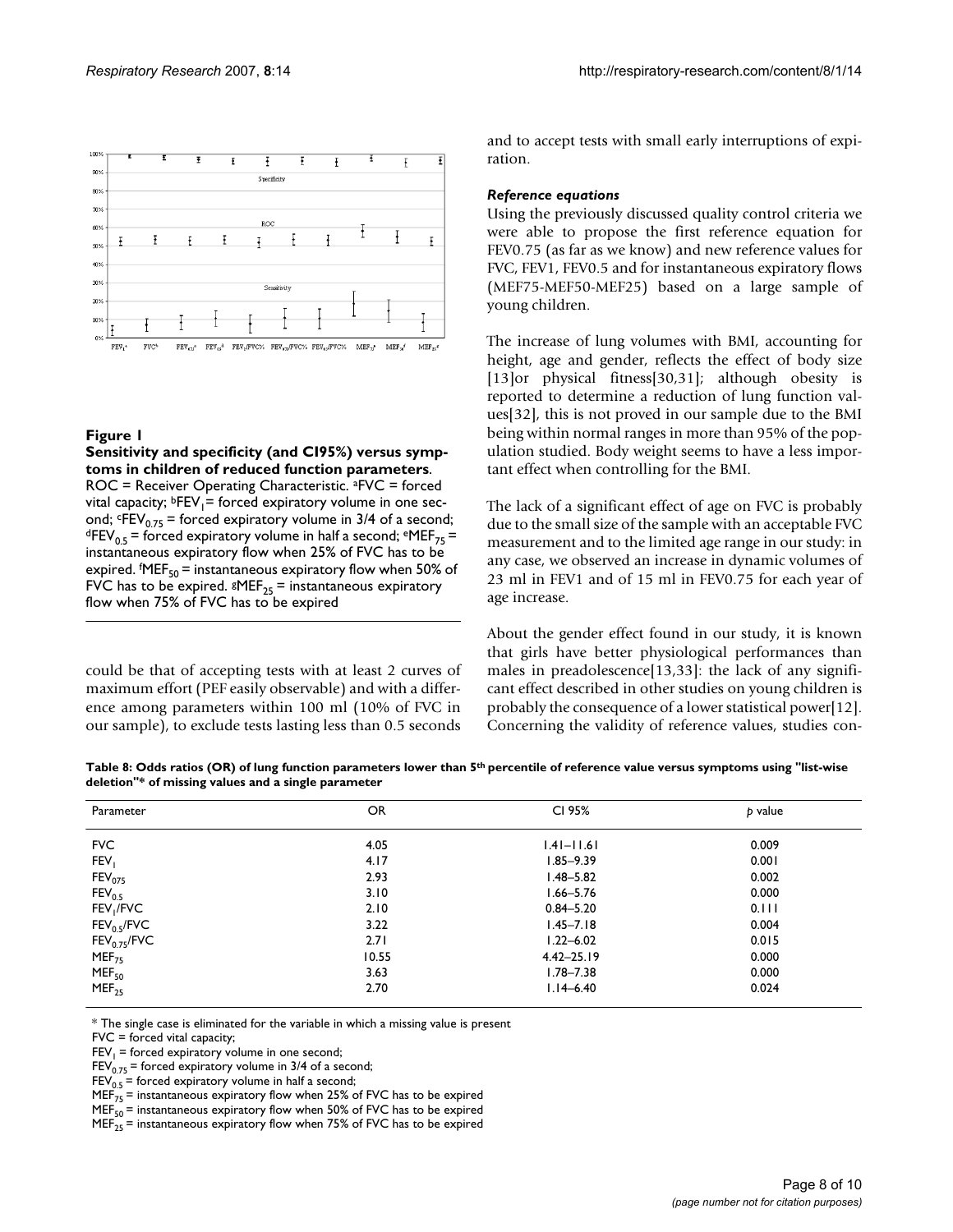| Parameter           |       | CI 95%           | a       | CI 95%           | R <sup>2</sup> |  |
|---------------------|-------|------------------|---------|------------------|----------------|--|
| FEV <sub>0.75</sub> | 06. ا | $(+1.04; +1.08)$ | $-0.01$ | $(-0.02; +0.02)$ | 0.950          |  |
| $FEV_{0.5}$         | ī.I7  | $(+1.13; +1.21)$ | 0.04    | $(+0.01; +0.08)$ | 0.870          |  |

| Table 9: Regression equation using FEV <sub>।</sub> as dependent variable and respectively FEV <sub>0.75</sub> and FEV <sub>0.5</sub> as predictive |  |
|-----------------------------------------------------------------------------------------------------------------------------------------------------|--|
|-----------------------------------------------------------------------------------------------------------------------------------------------------|--|

 $R^2$  = determination coefficient (proportion of explained variance);

a = intercept or constant and  $\beta$  = regression coefficient;

FEV<sub>0.75</sub> = forced expiratory volume in 3/4 of a second;

 $FEV_{0.5}$  = forced expiratory volume in half a second.

ducted on infants[25,26] suggest that flows have a better discriminative power versus symptoms than timed volumes can have. In young children FEVt (particularly FEV0.75 and FEV0.5) are certainly easier to achieve than forced expiratory flows are, furthermore these also have a higher repeatability.

Symptomatic subjects have a more elevated occurrence of functional alterations when compared to asymptomatic ones, nevertheless the test's sensitivity here is far from optimal. In fact, as normally to be expected in the young, children are usually defined as symptomatic on the basis of symptoms in the last 12 months reported by parents in the questionnaires. Hence, measurements often occur in a symptom-free period[13,34,35].

The 95% specificity, for asymptomatic children, is expected by definition using regression methods to calculate reference values. MEF75 and, secondarily, FEV1, versus symptoms, seems to be the parameter with the best sensitivity/specificity combination and the best discriminating ability; the FEV0.75 or the FEV0.5 should be considered to be adequate to be used when FEV1 was not obtained or its validity is under discussion (e.g. because of a too short expiratory time). To confirm the previous sentence it would be necessary to show that, particularly for this age group, the forced volumes expired in a time of shorter than 1 second is able to discriminate between healthy and diseased equally, or even better, than FEV1 is able to do: nevertheless this issue can be better resolved in a well designed case-reference or longitudinal cohort study but this is beyond the scope of the current study design.

The physiological implications of the different timed forced expiratory are as yet not well understood. Similarly to other studies on pulmonary flows in young children we observed that the FEV1 is rarely obtainable and, when retrieved, it is somewhat identical to the FVC. Our results showed that the FEV1, when absent or not reliable, could be estimated from  $FEV_{0.75}$  applying the corrections emerged (see Table 6). The corrected  $FEV_{0.75}$  could be considered a reliable proxy of the FEV1 to be used in those epidemiological studies in which emerge the need to compare flux parameters results in different age strata.

In conclusion, reproducible spirometry can be obtained in the majority of young children aged between 3 and 6 years old. Performing spirometry and using all measurable parameters in this age group has the potential to improve the assessment and the management of pulmonary diseases. In particular the forced expiratory volumes in less than 1 second may provide useful clinical information. It is recommended that such parameters should be collected in young children performing spirometry and further studied for their physiological and clinical significance.

# **Competing interests**

The author(s) declare that they have no competing interests.

# **Authors' contributions**

All of the authors have participated sufficiently in the work to take public responsibility for the whole content of it; in particular the following made substantial contributions to the intellectual content as described below:

PP contributed substantially for the conception and design and the drafting of the manuscript; AB contributed for the critical revision of the manuscript and for important intellectual content; MPF contributed to the drafting of the manuscript; EM contributed in the analysis and interpretation of data; CC contributed to the acquisition of data, technical, and material support; EB contributed to the acquisition of data, technical, and material support; SF contributed to the acquisition of data, technical, and material support; GC contributed to the acquisition of data, technical, and material support; WA contributed obtaining funding, technical, and material support and MB contributed substantially for obtaining funding, the supervision and the critical revision of the manuscript, for important intellectual content

# **Grants**

This study was supported by a grant from the Region Piedmont, Italy

# **Acknowledgements**

We wish to thank Riccardo Pellegrino for his help and precious advice and Susan Phillips for the English language revision